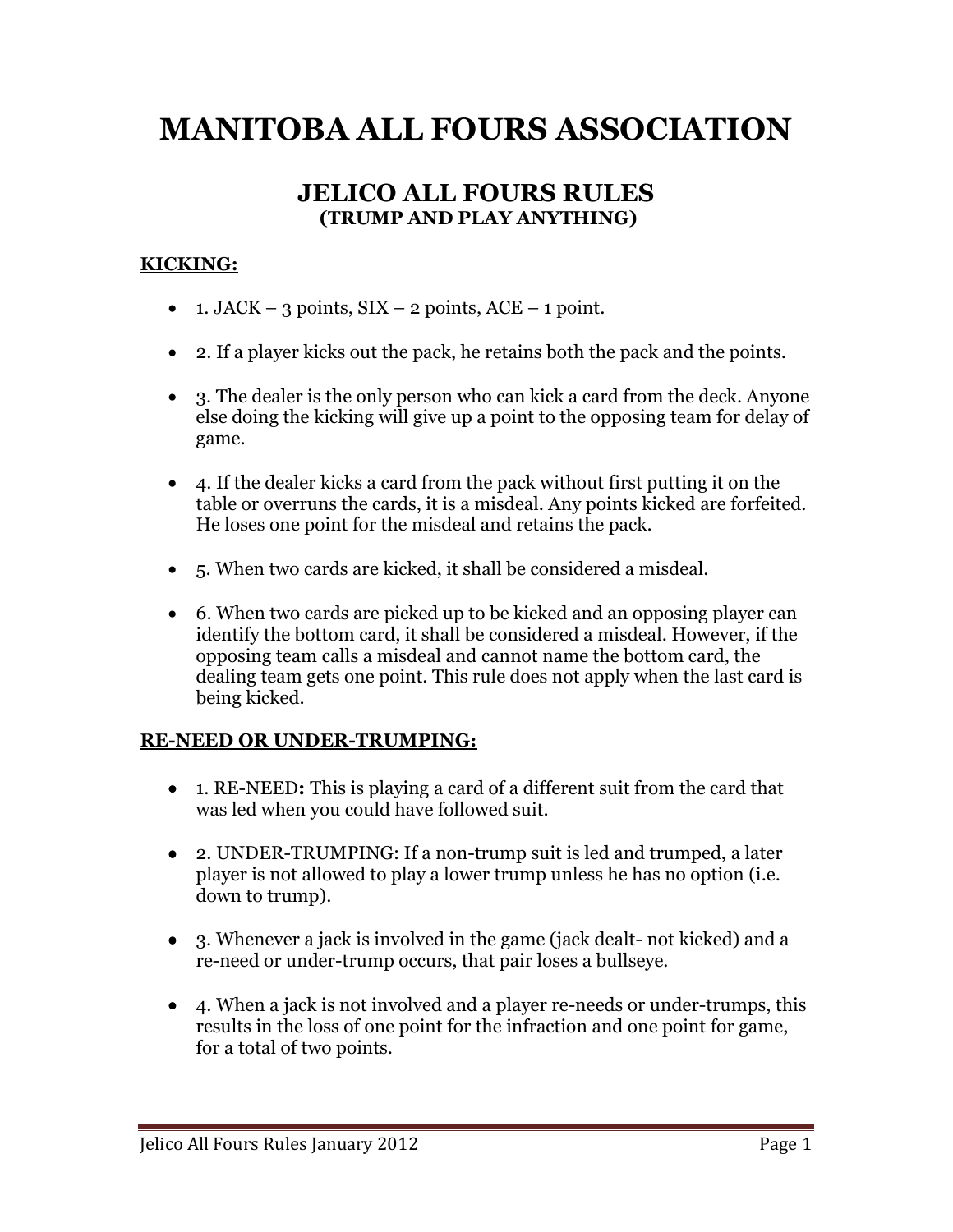#### **THE 5-10-15 START TIME RULE:**

- 1. How the 5-10-15 start time rule works: Any pair not sitting at the table will lose one bullseye(s) at 1:05 p.m.
- 2. At 1:15 p.m. (10 minutes later) the non-sitting pair will lose another bullseye.
- 3. At 1:30 p.m. the non sitting pair will again lose another bullseye for a total of three bullseyes in the first half hour.
- 4. If the pair is still not present at the table at 1:45 p.m. another bullseye (4th) can be claimed.
- 5. The last bullseye  $(5<sup>th</sup>)$  for the 1<sup>st</sup> half can be taken if the pair is still not there at 2:00 p.m.
- 6. Only up to a maximum of five bullseyes can be claimed in the first half.
- 7. Starting time for the second half will follow the same format of the 5-10- 15 minute rule if the pair is still absent from the table.
- 8. The maximum number of bullseyes that can be claimed in the second half is four (4). Altogether a total of nine (9) bullseyes can be claimed for the entire game.
- 9. In the event the match is forfeited, each pair of the non-offending team will be awarded 9 bullseyes. That is 5 bullseyes for the first half and 4 for the second half. The players' averages will remain unchanged.
- 10. These 9 bullseyes will be added to the pair's total but will not be used to compute their overall averages.
- 11. No hang jacks will be awarded.

## **MISDEAL:**

- 1. When cards are cut they must be dealt. Reshuffling or running of the cards after the cut is a misdeal.
- 2**.** The dealer can choose to deal one card at a time or in threes. He must stick to that method for the round. Failure to do so may result in a misdeal.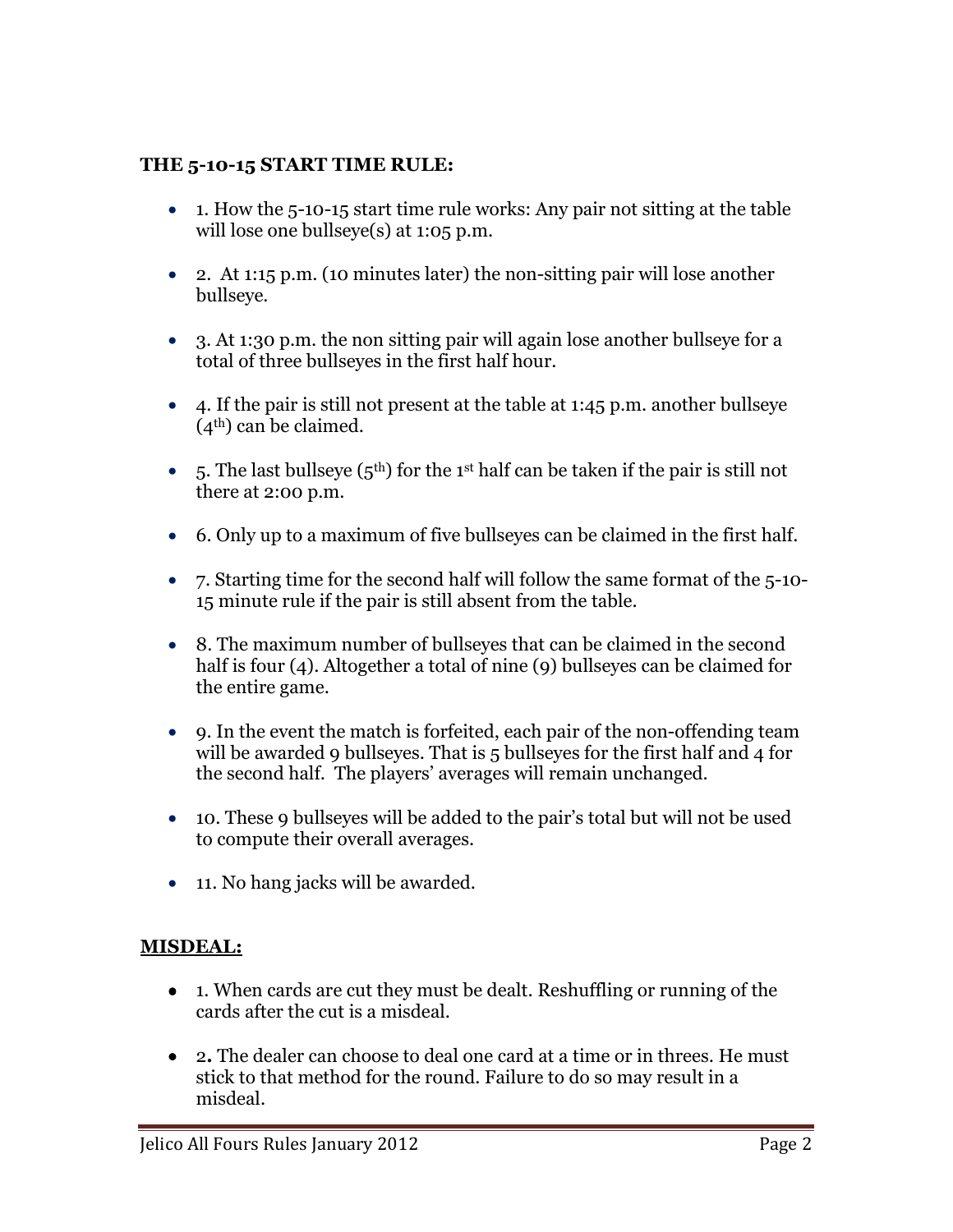- 3. When a game is being played with an incorrect number of cards, the dealer is responsible hence a misdeal.
- 4. A player must call a misdeal at the start of a new round if he has too few or too many cards in his hand. He must call this misdeal before the first trick of the round is played. Failure to do so could result in cheating and hence bullseye to the dealing team.
- 5. When a game is being played with an incorrect number of cards (i.e. pack short), the dealing process will be cancelled and the opposing team will get a point for a misdeal. The only exception for not awarding a point is when the one point for misdeal results in 14 points for opposing players.

# **CHEATING:**

- 1. Any player found hiding, palming, or stealing a card or cards loses the bulleyes.
- 2. Players looking at their cards, unless privileged to do so, lose one point for the infraction.
- 3. If a player is caught palming a jack to avoid a hang jack, the other team collects a bullseye and adds a hang jack to their score.

## **CUTTING:**

- 1. A player to the left of the dealer has one shuffle or running of the pack (one brew). After this he must cut or lose one point for delay of game.
- 2. A player may elect not to cut the pack by clearly indicating so to the dealer.
- 3. A player to the left of the dealer, when given the cards to cut, cannot kick the top card or cannot kick period. Should this happen and if the card kicked is a jack, six or ace the dealer will get the point(s) and re-deal. If it's just a no point kicked card the dealer will re-deal and take one point for retarding the game.

## **NO TRUMP:**

• 1. A hand without trump cannot play by choice on either side. However, any player can stand without trump providing his stand is blind.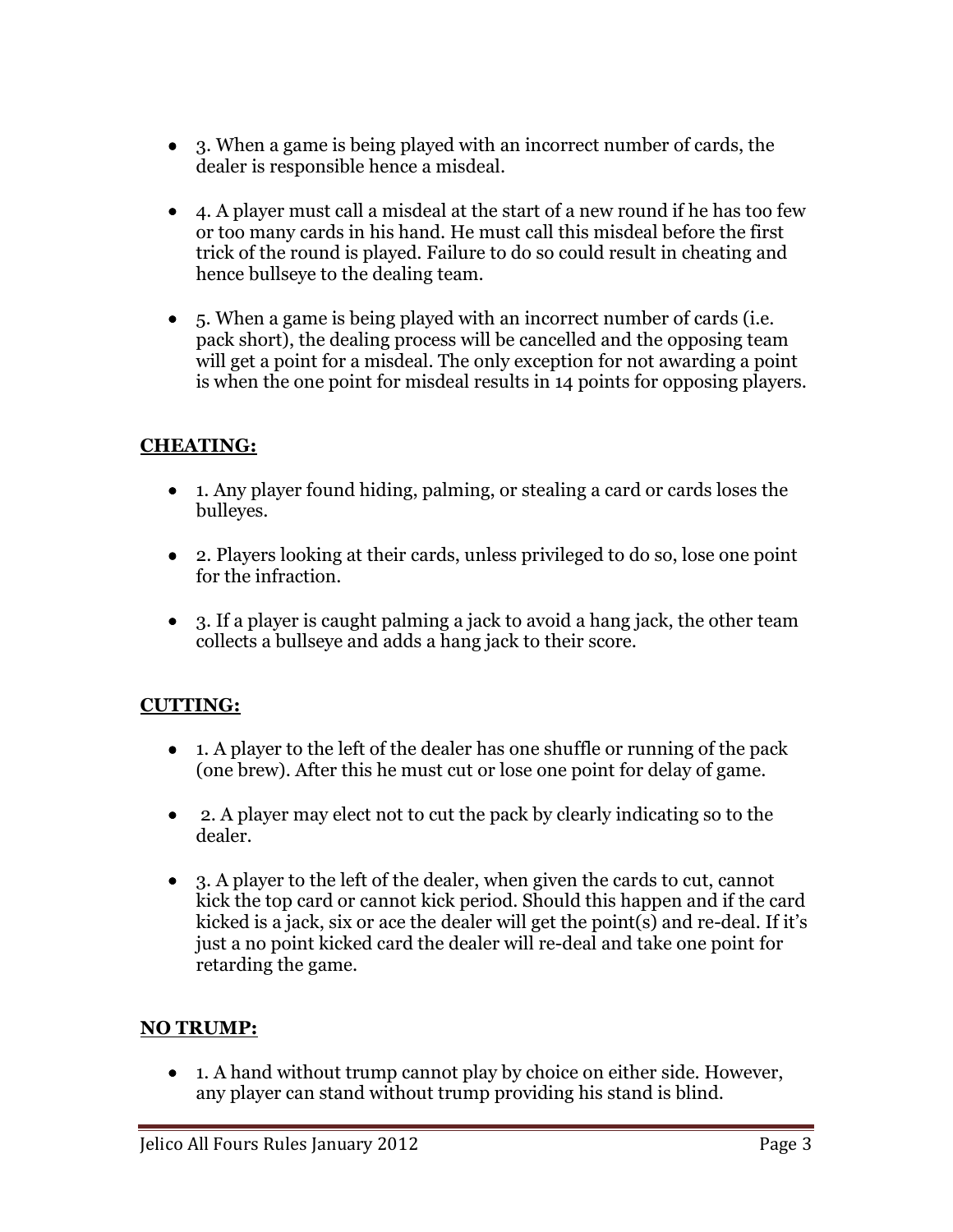- 2. In order to blind stand up, a player cannot look at his cards. He must play or turn over any of his six cards face up before the dealer kicks.
- 3. Any player standing without trump after looking at his hand of cards will lose a bullseye.

## **DELAY OF GAME:**

- 1. When a player is deliberately retarding the process of the game, he will lose the bullseye. A maximum of twelve (12) seconds are allowed to a player after the last card is played.
- 2. Player delaying the game must be given a warning (calling time) and a marshal must be notified prior to bullseye being awarded.
- 3. Players are not allowed to leave the table anytime during the playing of a game.
- 4. A timeout of four (4) minutes is allowed between games. Three time outs are allowed by each pair per half.

## **SCORING:**

- 1. Points are counted in the following order of priority: HIGH, LOW, HANG OR PASSED JACK, and GAME.
- 2. If the limit of 14 points is reached before the jack is hung, it does not count.
- 3. In the event when counting for game point there is a tie, the dealing side loses the game point.
- 4. All points must be marked as they are played. After the round, no points may be claimed once cards are gathered for shuffling.
- 5. Players are responsible at all times for the accuracy of their bullseyes and hang jacks as recorded on their table score sheets with the master score sheet.
- 6. There will be no adjustments to the final scores and stats once the game is over.